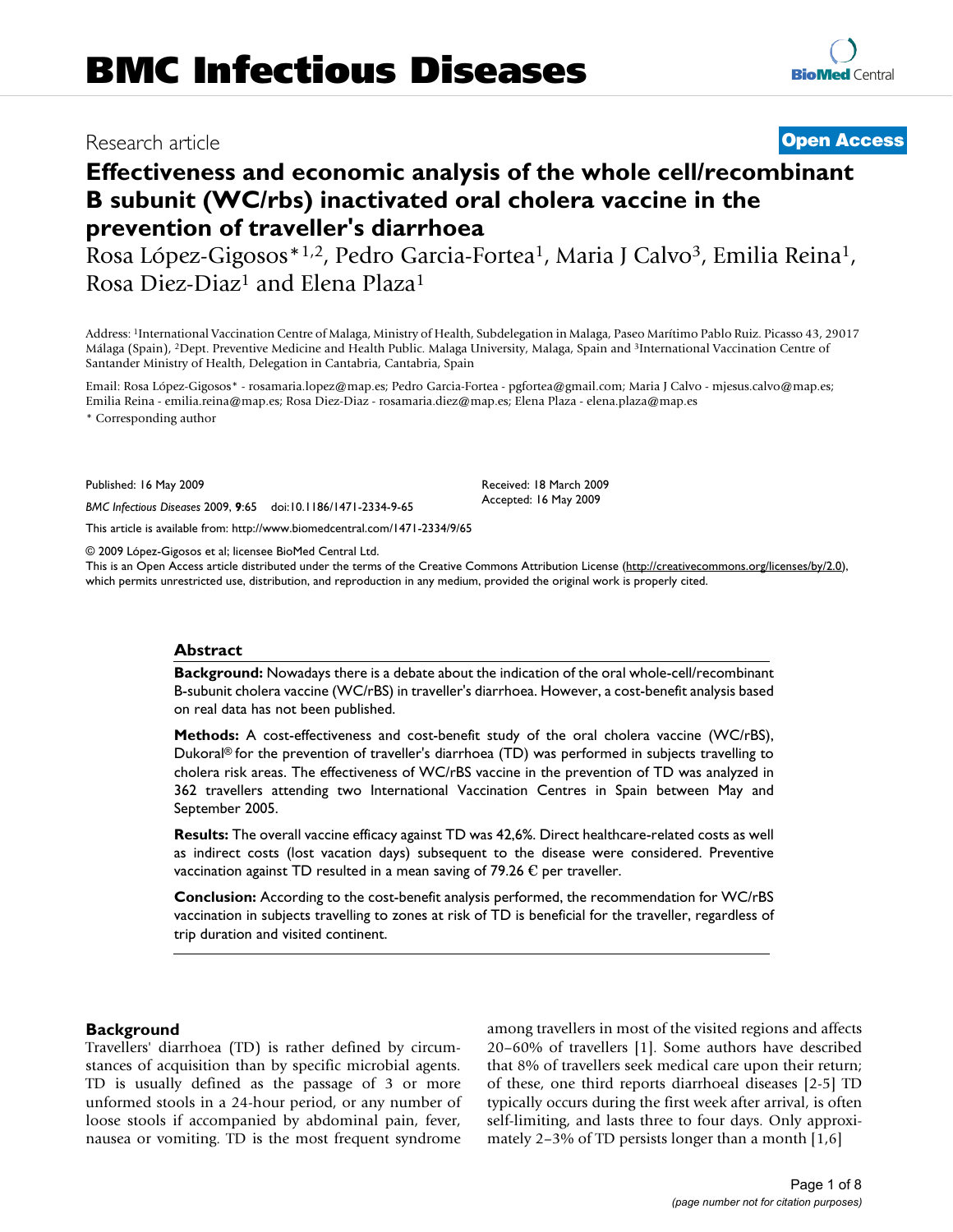Efforts to determine the etiology of travellers' diarrhoea in returning travellers encounter several difficulties. Most cases of travellers' diarrhoea are relatively mild and selflimiting, and the patient may not visit a doctor to report it. However, if the patient is ill enough to see a doctor, stool samples are often not obtained for laboratory confirmation. And finally, if a sample is taken and analyzed, it may be impossible to identify a responsible organism. In fact, it has been estimated that only 1 in 136 cases of gastrointestinal infections in the UK is reported to routine surveillance systems [7]. The most common cause of TD worldwide is enterotoxigenic *Escherichia Coli* (ETEC), which induce watery diarrhoea associated with cramps and with low grade or absent fever [1]. ETEC infections are common when there is a breakdown in sanitation, which is often the case in developing countries [5]. Other bacterial etiologies are *Campylobacter* (*jejuni, coli*), *Salmonella*, *Shigella*, *Vibrio cholerae*, *V. parahaemolyicus*, *V. vulnificus*, *Yersinia enterocolitica*, and *Clostridium difficile* [1,8]. Because most cases of cholera are mild or moderate [1,9- 11]., one part of TD contracted in cholera-endemic or epidemic countries may be cholera [12].

The most important determinant of risk is the travel destination. Regional differences in both the risk and etiology of diarrhoea divide the world into three grades of risk (high, intermediate, and low). High-risk areas include most of Asia, the Middle East, Africa, and Central and South America. Approximately 50,000 daily cases of TD are estimated among the 50 million people travelling to developing countries. More temperate regions involve seasonal variations in diarrhoea risk. In South Asia, for example, much higher TD attack rates are commonly reported during the hot pre-monsoon months [4]

TD occurs equally in males and females, and is more common in young adults than in older people. Others risk factors for TD include anti-acid medications, achlorhydria, hypoclorhydria, gastrectomy, type O blood, or immune deficiency [6] In short-term travellers, bouts of TD do not appear to protect against future attacks, and more than one episode of TD may occur during a single trip. For travellers to high-risk areas, several approaches may be recommended which can minimize, but never completely eliminate, the risk of TD. The usual recommendations about basic hygiene are usually quickly forgotten, and followed only by a small number of travellers. Therefore, besides these useful recommendations, complementary actions for controlling these diseases -mainly transmitted by contaminated water and food- should be considered [13]

In Spain, preventive care of international travellers (health education and vaccination) is mostly performed through a network of 52 public International Vaccination

Centres (IVC). This network was visited by a total of 188,445 and 204,985 travellers during 2005 and 2006, respectively [14]. IVC belong to a state-based network, which performs travellers' care only. The consultations peak is from the month of May to September. By late June 2005, the oral vaccine Dukoral® (whole-cell/recombinant B-subunit cholera vaccine, WC/rBS) was marketed in Spain subsequent to its authorization in the European Union for the prevention of cholera, in April 2004 [15]. Dukoral® had previously been authorized in another 25 countries for the indication of both cholera and ETECrelated diarrhoea, except in Australia, where it was authorized for cholera prevention only [16]. Several studies have evidenced the efficacy of WC/rBS vaccine for protection against diarrhoea caused by LT-related ETEC [17-19].

The objectives of this article were:

1. To assess the effectiveness of WC/rBS cholera vaccine in the prevention of diarrhoea in subjects travelling to cholera endemic-epidemic zones and having attended the Spanish network of IVC.

2. To perform economical (cost-effectiveness and costbenefit) analysis of WC/rBS vaccination in subjects travelling to high-risk zones of TD, as compared to non-vaccinated subjects with a similar destination.

# **Methods**

# *Vaccine effectiveness*

This study was designed as a retrospective cohort study, performed by means of a phone survey to 362 subjects having travelled to zones at risk of cholera and TD.

The WC/rBS cholera vaccine is indicated in subjects travelling for more than 7 days to cholera-endemic or epidemic countries, or else in shorter stays if the trip or the traveller involves high-risk circumstances. Traveller's diarrhoea was considered to be any diarrhoeal process, as defined in the introduction and perceived as such by the traveller, occurring during a journey or within 7 days after the return.

Non-vaccinated travellers were those attending the IVC before the vaccine was marketed and available, or declining recommendation for vaccine, or failing to attend the centre early enough for proper vaccination.

One cohort of cholera vaccinated subjects ( $N = 171$ ) and one cohort of non-vaccinated subjects ( $N = 191$ ) travelling to the same zones were studied. All subjects travelling to cholera risk zones were selected consecutively, namely, 125 travellers (58 vaccinated and 67 non-vaccinated) attending Santander's IVC between July and September 2005, and 237 travellers (113 vaccinated and 124 non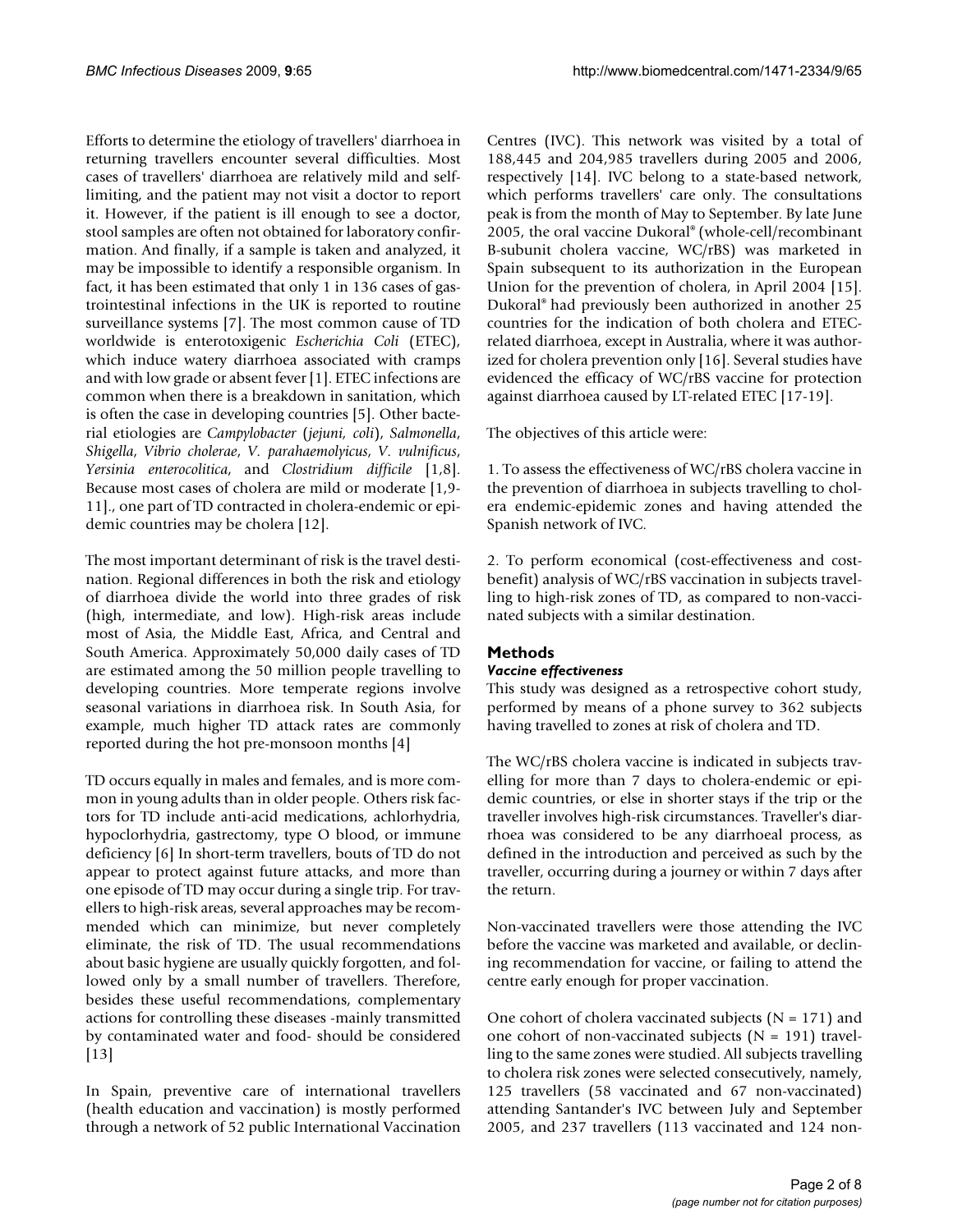vaccinated) attending Málaga's IVC between May and September 2005. Neither the IVC attending staff nor the traveller during his/her trip were aware of the possibility of being part of a study. After obtaining consent of the travellers, they were interviewed by telephone regarding the trip for which they attended the IVC: travel characteristics, vaccine administration, possible TD occurrence, and corresponding treatment. The interviewer was different in each IVC, being a worker of the same centre visited by the traveller. The phone interview lasted 10 minutes on average per traveller, and all contacted travellers accepted and were interested in taking part in the study (except for one traveller of Santander's IVC). The designed questionnaire contained 40 variables, focusing on personal data (age, sex, medical history), trip details and, in vaccinated travellers, confirming that they had taken Dukoral® correctly and whether they experienced any side effect. The questionnaire also asked about TD occurrence during the trip or within the week thereafter, its duration and severity, whether any treatment or medical assistance was required, and TD-related limitation of activity. The mean time interval between the trip and the interview was 54 days (52% were interviewed between two and four weeks after return, 30% between five and eight, and 18% between nine and twenty two weeks), and there were no statistically significant differences between vaccinated and non-vaccinated travellers groups.

The possible bias derived from variability between the two observers was assessed by means of a concordance study. The kappa's index obtained for the TD presence/absence variable was 0.859 (95% CI: 0.591–1.126), corresponding to a 'perfect' or 'substantial' agreement according to the six-category system proposed by Landis and Koch [20].

# *Economic analysis (cost-effectiveness and cost-benefit) Model description*

The cost and the benefits of the cohort vaccinated against cholera ( $N = 171$ ) were compared with those of the nonvaccinated cohort ( $N = 191$ ). Economic analysis was carried out from the healthcare provider's perspective (costeffectiveness analysis) and from the social perspective (cost-benefit analysis). When analysis was carried out from the provider's perspective, only direct costs and benefits were included. When analysis was done from the social perspective, direct and indirect costs and benefits were included.

The time horizon of the programme was established in 7 months. Such a short time horizon makes unnecessary to apply a discount rate to the costs and benefits. All costs and benefits were expressed in 2005 euros.

To analyze disease evolution with and without the vaccination programme, a decision tree was designed to include all possible events. When the net present value was > 0 the vaccination was considered as money-saving and therefore the cost-effectiveness ratio (being < 0) was not calculated. If the net present value was < 0, a costeffectiveness analysis was performed.

# *Health care cost*

All travellers included in the study received healthcare at the IVCs. The cost of healthcare provided at the IVCs was estimated from the figure published by the WHO as cost per visit to health centre by Spanish populations residing within 1 hour of the centre (21.57  $\epsilon$  of the year 2000) [21]. This figure was updated to 2005 by means of annual CPI (24.90  $\varepsilon$ ). In travellers not vaccinated with WC/rBS, only healthcare cost (24.90  $\mathbb{C}$ ) was applied.

# *Vaccination cost*

The travellers of the vaccinated cohort received two oral doses of the WC/rBS vaccine with a minimum interdose interval of one week. The cost of the two doses of vaccine was 32.31 €.

# *Cost of disease in vaccinated and non-vaccinated subjects Direct costs*

- Cost of TD treatment: As established by WHO [22], and depending on TD severity, mild cases only require Oral Rehydration Salts (ORS). If unresolved, antibiotics (quinolones or Azithromycin) and antiperistaltics (Loperamide) are added. Treatment with Loperamide (10 capsules, 3.21 €), Azithromycin (3 tablets, 9.68 €) or the recent alternative of Rifaximin (12 tablets, 9.61  $\epsilon$ ), and Oral Rehydration Salts (5 sachets, 2.33 €, to prepare 5 liters of serum for 2 days of treatment) was assessed as follows:

- Mild TD: ORS ( $\epsilon \times$  days of TD duration)

- Moderate TD: Loperamide  $(3.21 \mathcal{L})$  + Azithromycin or Rifaximin (9.61 €) + ORS ( $\epsilon \times$  days of TD duration)

The hypothesized cost difference between vaccinated and non-vaccinated subjects lies in the difference of TD duration observed in previous studies [23].

# *Indirect costs*

The cost for TD-related lost vacation days is derived from the average cost of 1 vacation day in a organized trip: 142.86  $\epsilon$ . This figure results from dividing 3000  $\epsilon$  by 21 days (mean cost of a 3-week trip, as usually performed by the study travellers).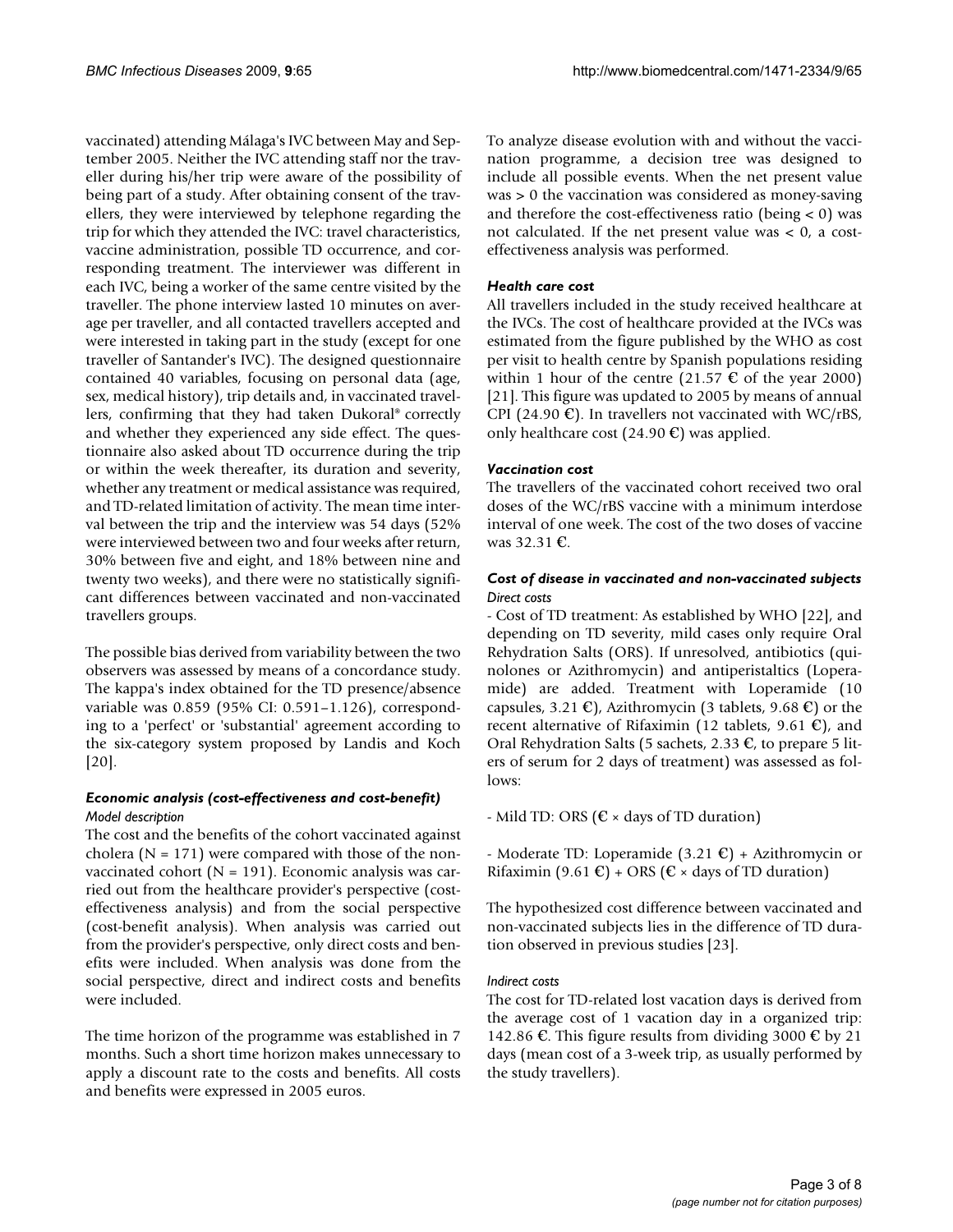#### *Statistical analysis*

The data were processed and analyzed using the Statistical Package for the Social Sciences (SPSS) v.17 (SPSS Inc., Chicago, IL, USA).

#### *Ethical considerations*

Our study was supervised by the Ethics committee of the University of Malaga.

# **Results**

#### *Effectiveness of WC/rBS cholera vaccine (Dukoral) in the prevention of TD*

All interviewed travellers from vaccinated cohorts took the vaccine properly, and none reported drug-related side effects.

The main findings observed in each Centre's individual analyses are consistent with those obtained by summing the data of both IVC, which are presented below.

1. The frequency of TD in the vaccinated and non-vaccinated travellers groups was 21.1% and 36.6%, respectively, being the difference statistically significant ( $p =$ 0.001). This corresponds to a risk difference (RD) of 0.16 (95% CI: 0.07–0.25) and a number needed to treat (NNT) of 6.25 (95% CI: 4–14.3). The relative risk (RR), as a measure of protection against TD, was 0.57 (95% CI: 0.41–0.81). Overall vaccine efficacy was 42.6% (95% CI: 18.9–59.3), with no differences found between the two IVCs (42.9% and 42.5% in Málaga and Santander, respectively).

2. Among vaccinated subjects, TD lasted 1 or 2 days in 72.2% of them and 3 or more days in the remaining 27.8%; while TD duration in non-vaccinated subjects was of 2 days at most in 45.7% of them and longer in the remaining  $54.3\%$  (p = 0.009). The mean duration of TD was 2.57 days and 3.59 days in vaccinated and non-vaccinated subjects, respectively.

3. The differences in TD frequency were more relevant in trips to Africa, with TD incidence in vaccinated and nonvaccinated subjects of 16% and 32%, respectively ( $p =$ 0.009; Table 1).

4. The protective effect of the vaccine against TD was maintained regardless of trip duration (Table 1). However, vaccine efficacy was somewhat higher in trips of less than 21 days. No significant differences in the vaccine efficacy concerning the time lapse between the return and the interview were found.

5. In order to assess the possible confounding effect of these variables on the relationship between vaccination and TD, a multivariate analysis by logistic regression was performed. For that purpose, 2 categories were considered for traveller's age (between 30 and 44 years, vs. 45 or older), trip duration (20 days or less vs. 21 days or longer), IVC (Málaga vs. Santander), and visited region (Africa vs. other regions). The estimated non-adjusted effect yields an OR of 0.45 (95% CI 0.27–0.73), i.e. a globally protective value. The model that best fits the data includes trip duration as a covariate, and shows that the protective effect of vaccination against TD is slightly increased when adjusted by it (OR =  $0.42$ , 95% CI 0.26-0.69).

#### *Cost-effectiveness analysis of vaccine recommendation to subjects travelling to zones at high risk of TD*

The prevention of traveller's diarrhoea is the assessed effect.

Cost analysis was performed from the perspective of the health care system. Programme costs are all those associated to the use of health technology and involving sacrifice of resources for either the health sector or the patient him/herself.

| Table I: TD frequency and vaccine efficacy (VE) according to destination, age, and trip duration, in vaccinated and non-vaccinated |  |  |
|------------------------------------------------------------------------------------------------------------------------------------|--|--|
| subjects.                                                                                                                          |  |  |

|                       |     | Vaccinated |     | Non-vaccinated  |         |               |
|-----------------------|-----|------------|-----|-----------------|---------|---------------|
|                       | N   | TD (%)     | N   | TD <sub>%</sub> | p value | <b>VE</b> (%) |
| Destination           |     |            |     |                 |         |               |
| Africa                | 100 | 16.0       | 90  | 32.2            | 0.009   | 50.3          |
| C and S America       | 27  | 29.6       | 38  | 36.8            | 0.545   | 19.6          |
| South East Asia       | 44  | 27.3       | 63  | 42.9            | 0.099   | 36.4          |
| Age (years)           |     |            |     |                 |         |               |
| < 30                  | 54  | 24.1       | 50  | 54.0            | 0.002   | 55.4          |
| $30 - 45$             | 77  | 24.7       | 99  | 31.3            | 0.212   | 21.2          |
| > 45                  | 40  | 10.0       | 42  | 28.6            | 0.031   | 65.0          |
| Trip duration (Weeks) |     |            |     |                 |         |               |
| $<$ 3                 | 83  | 16.9       | 124 | 33.1            | 0.010   | 49.0          |
| $\geq$ 3              | 88  | 25.0       | 67  | 43.3            | 0.016   | 42.2          |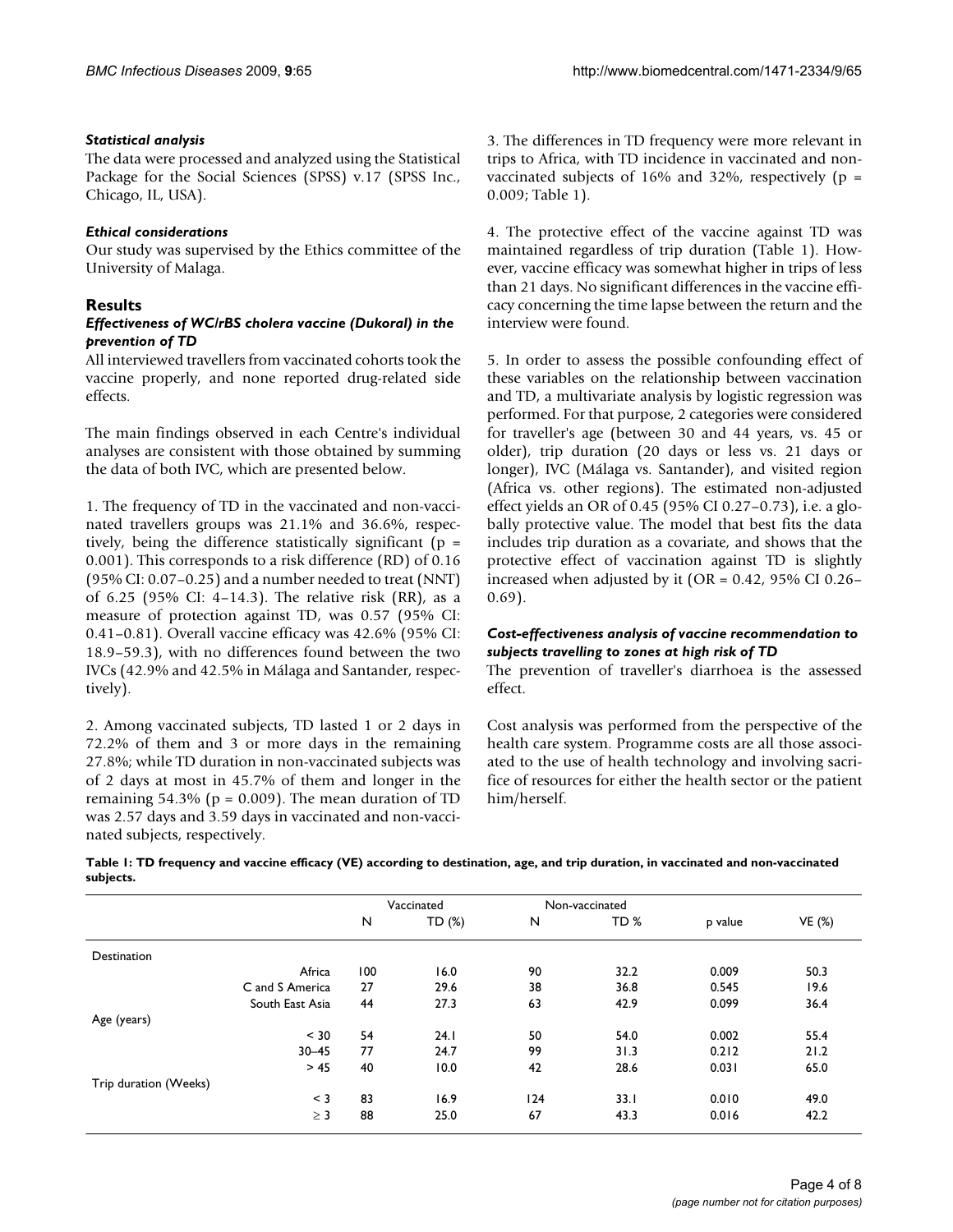TD treatment costs have been calculated based on the cost ratio detailed in the 'Material and Methods' section. In the whole sample, 93% of travellers with TD deemed it as 'mild', while only 7% considered it was 'moderate'. None of the interviewed travellers with TD deemed it as 'severe'. No differences in this perception of TD intensity were found between the vaccinated and non-vaccinated cohorts. Treatment costs were calculated according to these ratios.

1.-Treatment of mild TD (93% of subjects with TD) with ORS alone: 2.33  $\epsilon$  for each vaccinated subject (5 liters of ORS) and 4.66  $\epsilon$  for each non-vaccinated subject (10 liters of ORS).

2.-Treatment of moderate TD (7% of subjects with TD) with ORS + Azithromycin or Rifaximin + Loperamide: 15.15 € for each vaccinated subject (2.33+9.61+3.21) and 17.48 € for each non-vaccinated subject  $(4.66+9.61+3.21)$ .

As per the above, the mean price of TD treatment was 3.22  $\epsilon$  in vaccinated subjects (after weighting 2.33  $\epsilon$  for 93%, and 15.15  $\mathcal C$  for the remaining 7%) and 5.55  $\mathcal C$  in non-vaccinated subjects (after weighting 4.66  $\epsilon$  for 93%, and 17.48  $\mathbb C$  for the remaining 7%).

The costs associated with adverse events were not considered because vaccine trials had shown that the vaccine was safe and adverse events, if any, would have been negligible.

The expected effectiveness in a theoretical cohort of 1000 vaccinated and non-vaccinated travellers, according to the results of the retrospective study, is shown in Table 2. Applied costs and analysis in theoretical cohorts of 1000 vaccinated and non-vaccinated travellers are shown in Table 3 and Additional file 1.

In cost-effectiveness analysis, the mean cost of each vaccinated and non-vaccinated traveller was 57.88 € and 26.93  $\epsilon$ , respectively. This difference correlates basically with the price of the vaccine, given that TD treatment is cheap (particularly in its mild -and most frequent- form). Because multivariant analysis (logistic regression models) allowed detecting that the protective effect of vaccination against TD is increased when trip duration is considered, uncertainty adjustment with regard to this variable was performed. In trips of less than 3 weeks, the mean cost per cholera vaccinated and non-vaccinated traveller was 57.28 € and 29.02 €, respectively. In trips of 3 weeks or more, 56.21 € and 28.04 €, respectively. Differences vs. the whole sample were minimal.

Costs and benefits for theoretical cohorts are gathered in Table 4. As shown, the costs of the vaccination programme were higher than the economic benefits of the programme from the provider perspective (net present value of -30,958.12  $\epsilon$ ). Although vaccination does not save money, cost-effectiveness ratios are very low.

# *Cost-benefit analysis of vaccine recommendation to tourists travelling to zones at high risk of TD*

The number of prevented days of TD is the assessed effect.

Cost analysis was performed from the society perspective. Programme costs are all those associated to the use of health technology (likely to involve sacrifice of resources for the patient), as well as the opportunity cost borne by the patient on account of TD. Direct costs derived from vaccine cost and attention at IVC, as well as the cost of TD treatment, are included (Tables 4 and 5, and Additional file 1). Because the travellers of our study are basically 'tourists' -with only 3.3% of patients travelling for business-, expenses derived from TD-related lost workdays were discarded and those derived from lost vacation days were considered (estimated according to that described in the 'Material and Methods' section). The costs associated with adverse events were not considered because vaccine trials had shown that the vaccine was safe and adverse events, if any, would have been negligible. Given the short term considered for assessing effects and costs, no temporal adjustment was performed.

Because vaccination benefits would depend not only on vaccine efficacy but also on the risk of TD borne by the travellers, uncertainty adjustment according to visited region was performed (Table 5). The values of TD incidence considered were those found in the study performed to analyze vaccine effectiveness, shown in Table 1.

From the society perspective the net present value was positive (79,260.14  $\mathfrak{C}$ ) and the cost-benefit ratio was 1.39. Because the net present value was  $> 0$ , cost-effectiveness

**Table 2: Expected incidence of health events in the theoretical cohort of 1000 travellers without and with vaccination.**

| Vaccine efficacy (%) | TD non-vaccinated | TD vaccinated         | Health benefits             |
|----------------------|-------------------|-----------------------|-----------------------------|
| Punctual estim.      | Expected cases    | <b>Expected cases</b> | Absolute reduction of cases |
| 42.6 (18.9–59.3)     | 366 (325–385)     | 211 (186-237)         | $155(133 - 178)$            |

Note: 95% Confidence interval are expressed between parenthesis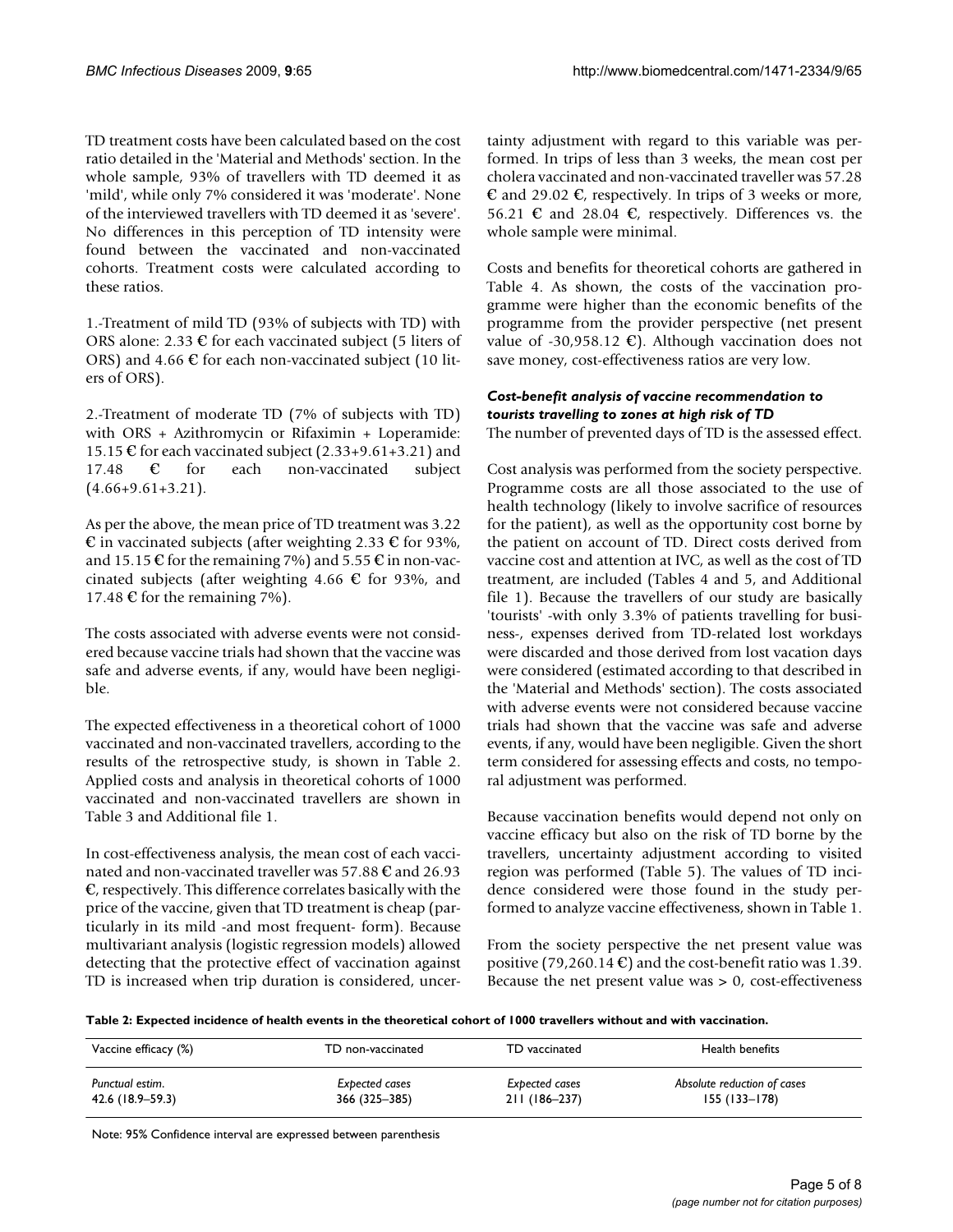|             | Type of events                        | Cost type | Estimated cost per unit $(\mathcal{C})$ |
|-------------|---------------------------------------|-----------|-----------------------------------------|
| Health care | Care provided by IVC <sup>1</sup>     | Indirect  | 24.90                                   |
| Vaccination | Vaccine                               | Direct    | 32.31                                   |
| TD          | Treatment in non-vaccinated           | Direct    | 5.55 <sup>2</sup>                       |
|             | Treatment in vaccinated               | Direct    | 3.22 <sup>2</sup>                       |
|             | Lost day of vacations                 | Indirect  | 142.86                                  |
|             | Non-vaccinated $(142.86 \times 3.59)$ | Indirect  | 512.862                                 |
|             | Vaccinated (142.86 × 2.57)            | Indirect  | 367.14 <sup>2</sup>                     |

**Table 3: Unit costs (base case) of estimated cost-generating events.**

1 IVC: International Vacunation Centre

2Estimated cost by episode

was < 0 and therefore cost-effectiveness ratios were not calculated (Table 4).

Preventive vaccination against TD resulted in a mean saving of 79.26  $\epsilon$  per traveller. Depending on the destination (Table 5), this figure would range between 48.94  $\epsilon$  and 88.86  $\epsilon$ , thereby justifying the indication of WC/rBS vaccination in subjects travelling to zones at risk of TD, regardless of visited continent.

#### **Discussion**

Several potential limitations of this study were associated with its design. This was a non randomized retrospective cohort study and its findings may be affected by recall bias. Interviewing techniques and the questionnaire quality were meticulous to minimize recall bias as it has been suggested [24]. Data was collected in the same way and at similar timing for both vaccinated and not vaccinated travellers. These findings must be considered in light of the methodologic limitations of retrospective recall.

Our study confirms the effectiveness of WC/rBS vaccine against TD described by other authors [5,13,19,25-27] Although relatively low, such effectiveness is in turn important given the frequency of this multicausal pathology called TD. The fact that the vaccine efficacy is greater in our study than in studies by other authors could arise from the proportion of travellers to the west coast of Africa, where several outbreaks of cholera took place during 2005, as well as from the higher proportion of young

**Table 4: Costs and benefits from provider perspective and societal perspective**

|                             | Perspective  |            |  |
|-----------------------------|--------------|------------|--|
| Costs per 1000 travellers   | Provider     | Societal   |  |
| Vaccination (Vaccine+IVC)   | 57,210.00    | 57,210.00  |  |
| Disease without vaccination | 26.931.30    | 214,637.01 |  |
| Disease with vaccination    | 57,889.42    | 135,356.56 |  |
| Net saving                  | $-30,958.12$ | 79,280.45  |  |
| Benefit-cost ratio          |              | 1.39       |  |

adults who participated in the study, since the risk for diarrhoea is higher among this age cohort.

The efficacy of vaccination against cholera is high (85%) and its impact on public health is very positive [28,29]., given the associated mortality in endemic zones and epidemic periods. The efficacy of WC/rBS against the ensemble of TDs is logically lower because the vaccine prevents TDs caused by *Vibrio cholerae* and by LT- ETEC, even by ETEC combined with *Salmonella enterica* [19], but fails to do so with the high number of remaining pathogens.

Vaccine recommendation is clear in subjects travelling to cholera zones, as well as in those travelling to zones at risk of TD who suffer from previous conditions where TD may have serious consequences [5,30-32].

Convenient, however, is the economic analysis of the general recommendation for preventive vaccination against TD, from the perspectives of both the traveller and the public health systems. Indeed, on account of the unceasing increase in travellers, the cost of health care provided to travellers due to travel-related diseases is increasingly high for the different health systems. Registers and studies measuring the expenses associated to these pathologies are scarce. For instance, the United Kingdom has vigilance systems of traveller diseases, and studies have been published which evidence that the cost of travel-related illnesses in the UK is in excess of  $\epsilon$  11 million, and that, by far, the commonest afflictions the traveller is likely to experience are diarrhoea and vomiting [33]. Hard data are lacking, not only on the cost effectiveness and cost benefit of prevention and treatment of TD [31], but also on their health situation after travel (such as how many returning travellers are ill due to TD, what percentage need medical care at home, and how long they are absent from work), unit costs and total healthcare costs broken down to specific disease groups [34]. For these reasons, many assumptions and extrapolations have to be made that can potentially lead to flawed estimates [34]. According to Thomson and Booth, it must be noted that the financial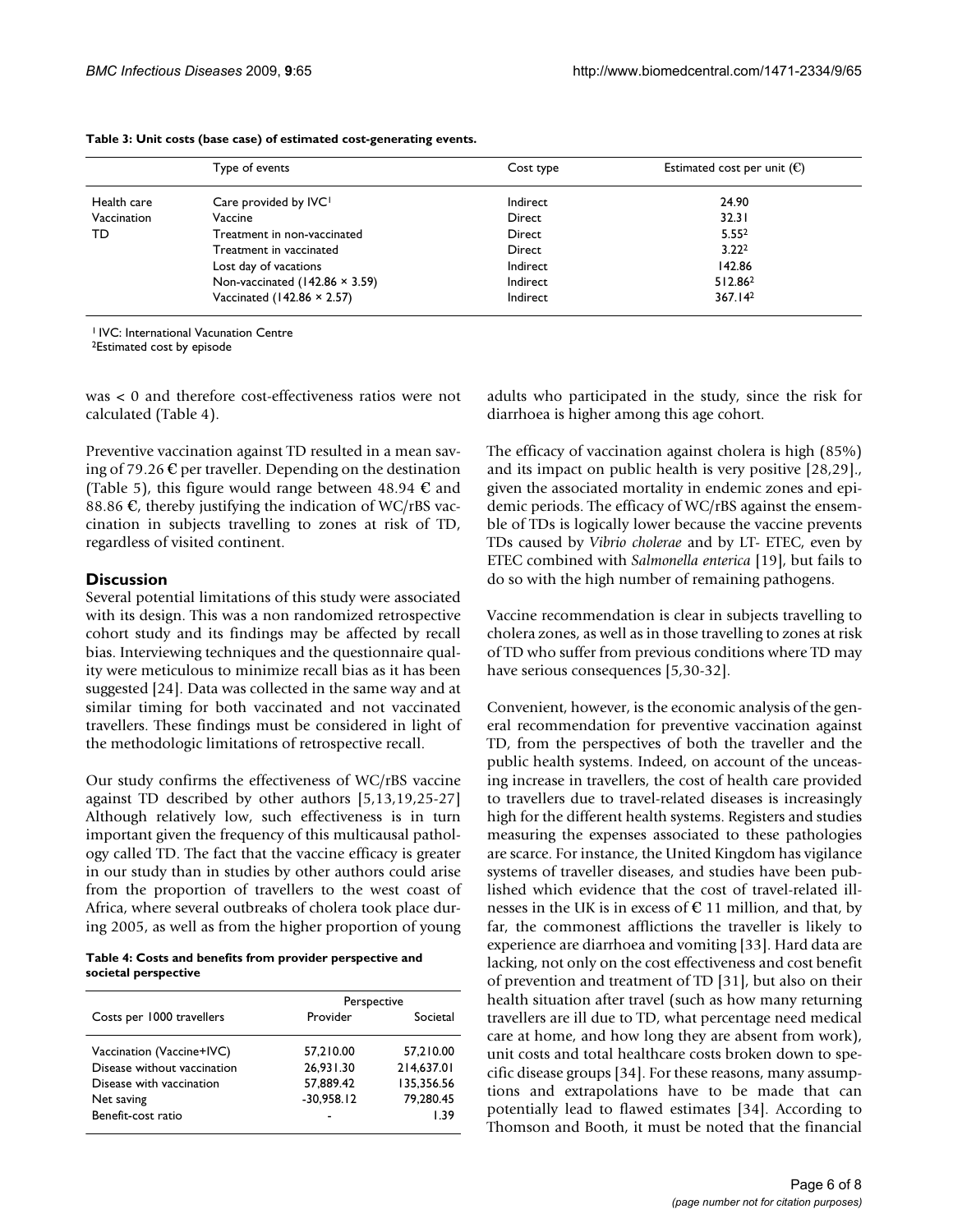|                    | Provider perspective<br>Net present value $(\mathbb{C})$ | Societal perspective<br>Net present value $(\mathcal{E})$ | Benefit-Cost<br>ratio | Δ                  |
|--------------------|----------------------------------------------------------|-----------------------------------------------------------|-----------------------|--------------------|
| Base case          | $-30.958.12$                                             | 79.280.45                                                 | I.39                  |                    |
| Region of travel   |                                                          |                                                           |                       |                    |
| Africa             | $-31,036.87$                                             | 75,474.24                                                 | 1.32                  | $\downarrow$ 4.8%  |
| C-S. America       | $-31.219.34$                                             | 48,944.96                                                 | 0.86                  | $\downarrow$ 38.3% |
| India and SE, Asia | $-30,809.61$                                             | 88,856.44                                                 | 1.55                  | $\uparrow$ 12.1%   |

**Table 5: Sensitivity analysis, with travel region as main parameter affecting the results.**

benefit-cost ratio of an intervention may not be the most suitable measure of its desirability. Any possible treatment will have a better benefit-cost ratio than preventive measures. In economic terms, however, vacation days are usually much more valued by travellers than the economic value of the trip's price. The difficulty to quantify the value of the absence of disease is a limiting but obvious factor in any economic analysis.

The analysis performed from the healthcare provider's perspective has a reasonable cost (57.89  $\epsilon$  per traveller vaccinated with WC/rBS, vs. 26.96  $\epsilon$  per non-vaccinated travellers). This cost is barely relevant in the ensemble of trip expenses and in the traveller's view to avoid a condition which, banal as it may be, is unpleasant. The costbenefit analysis is clearly positive, and would be even better if analysis were extrapolated to business trips, where 'lost workdays' costs would have to be added.

Also relevant in this study is that all calculations of the economic analysis are applied on the effectiveness data of our observational study. Further prospective studies with bigger samples and including traveller groups of different profiles (visitors to friend and relatives, business people, etc.) may add to the present assessment. A limitation to the present study is the fact that all studied travellers came from only two IVCs out of 52 possible centres. The size of the sample, however, has yielded useful results. The costs handled in the study are likely to vary among countries, thereby only allowing approximate, non-exact extrapolation.

# **Conclusion**

In our study, the effectiveness of cholera vaccine WC/rBS in the prevention against TD was 42.6% (TD ratio reduced by vaccination). Moreover, the mean duration of TD in vaccinated travellers with the disease is shortened. According to the cost-benefit analysis performed, the recommendation for WC/rBS vaccination in subjects travelling to zones at risk of TD is beneficial for the traveller, regardless of trip duration and visited continent.

#### **Competing interests**

The authors declare that they have no competing interests.

# **Authors' contributions**

RLG: conceived of the specific study as described in this paper, coordinated data collection, performed the statistical analyses, and drafted the manuscript. PGF and MJC: contributions to design and revising the manuscript for important content. ER, RDD and EP: participated in the collection of the data, and helped to draft the manuscript. All authors participated in revising the final manuscript.

# **Additional material**

#### **Additional file 1**

*Supplementary table S1. Costs (*€*) of vaccination and disease in the theoretical cohort of 1000 travellers without and with vaccination, from the provider and societal perspectives.* Click here for file [\[http://www.biomedcentral.com/content/supplementary/1471-](http://www.biomedcentral.com/content/supplementary/1471-2334-9-65-S1.doc) 2334-9-65-S1.doc]

# **Acknowledgements**

We would like to thank professor Alberto Mariscal (from the Department of Preventive Medicine and Public Health of the Faculty of Medicine of the University of Malaga) for his help in some of the aspects concerning the revision and correction of the manuscript.

#### **References**

- 1. [[http://wwwn.cdc.gov/travel/yellowBookCh4-Diarrhea.aspx\]](http://wwwn.cdc.gov/travel/yellowBookCh4-Diarrhea.aspx).
- 2. Freedman DO, Weld LH, Kozarsky PE, Fisk T, Robins R, Von Sonnenburg F, Keystone JS, Pandey P, Cetron MS: **[Spectrum of disease](http://www.ncbi.nlm.nih.gov/entrez/query.fcgi?cmd=Retrieve&db=PubMed&dopt=Abstract&list_uids=16407507) [and relation to place of exposure among ill returned travel](http://www.ncbi.nlm.nih.gov/entrez/query.fcgi?cmd=Retrieve&db=PubMed&dopt=Abstract&list_uids=16407507)[ers.](http://www.ncbi.nlm.nih.gov/entrez/query.fcgi?cmd=Retrieve&db=PubMed&dopt=Abstract&list_uids=16407507)** *New Engl J Med* 2006, **354(2):**119-130.
- 3. Portero JL: *Enfermedades Infecciosas Importadas por Viajeros Intercontinentales Españoles. Experiencia de Una Década en Una Unidad de Medicina Tropical* 2000.
- 4. Steffen R, Sack RB: **Epidemiology.** In *Ericsson CD. Travelers' diarrhea. Hamilton edition* Edited by: DuPont HL, Steffen R. Ont.: BC Decker; 2003:112-123.
- 5. Steffen R, Castelli F, Dieter Nothdurft H, Rombo L, Zuckerman JN: **[Vaccination against enterotoxigenic Escherichia coli, a cause](http://www.ncbi.nlm.nih.gov/entrez/query.fcgi?cmd=Retrieve&db=PubMed&dopt=Abstract&list_uids=15996455) [of travelers' diarrhea.](http://www.ncbi.nlm.nih.gov/entrez/query.fcgi?cmd=Retrieve&db=PubMed&dopt=Abstract&list_uids=15996455)** *J Travel Med* 2005, **12(2):**102-107.
- 6. Gascón J: **[Epidemiology, etiology and pathophysiology of](http://www.ncbi.nlm.nih.gov/entrez/query.fcgi?cmd=Retrieve&db=PubMed&dopt=Abstract&list_uids=16498258) [traveler's diarrhea.](http://www.ncbi.nlm.nih.gov/entrez/query.fcgi?cmd=Retrieve&db=PubMed&dopt=Abstract&list_uids=16498258)** *Digestion* 2006, **73(SUPPL 1):**102-108.
- 7. Ericsson CD, DuPont HL: **[Travelers' diarrhea: Approaches to](http://www.ncbi.nlm.nih.gov/entrez/query.fcgi?cmd=Retrieve&db=PubMed&dopt=Abstract&list_uids=8507751) [prevention and treatment.](http://www.ncbi.nlm.nih.gov/entrez/query.fcgi?cmd=Retrieve&db=PubMed&dopt=Abstract&list_uids=8507751)** *Clin Infect Dis* 1993, **16(5):**616-626.
- 8. Girard MP, Steele D, Chaignat C, Kieny MP: **[A review of vaccine](http://www.ncbi.nlm.nih.gov/entrez/query.fcgi?cmd=Retrieve&db=PubMed&dopt=Abstract&list_uids=16483695) [research and development: Human enteric infections.](http://www.ncbi.nlm.nih.gov/entrez/query.fcgi?cmd=Retrieve&db=PubMed&dopt=Abstract&list_uids=16483695)** *Vaccine* 2006, **24(15):**2732-2750.
- 9. Sack DA, Sack RB, Nair GB, Siddique AK: **Cholera.** *Lancet* 2005, **63:**223-233.
- 10. Who: **Cholera vaccines.** *Week Epidem Rec* 2001, **76(16):**117-125.